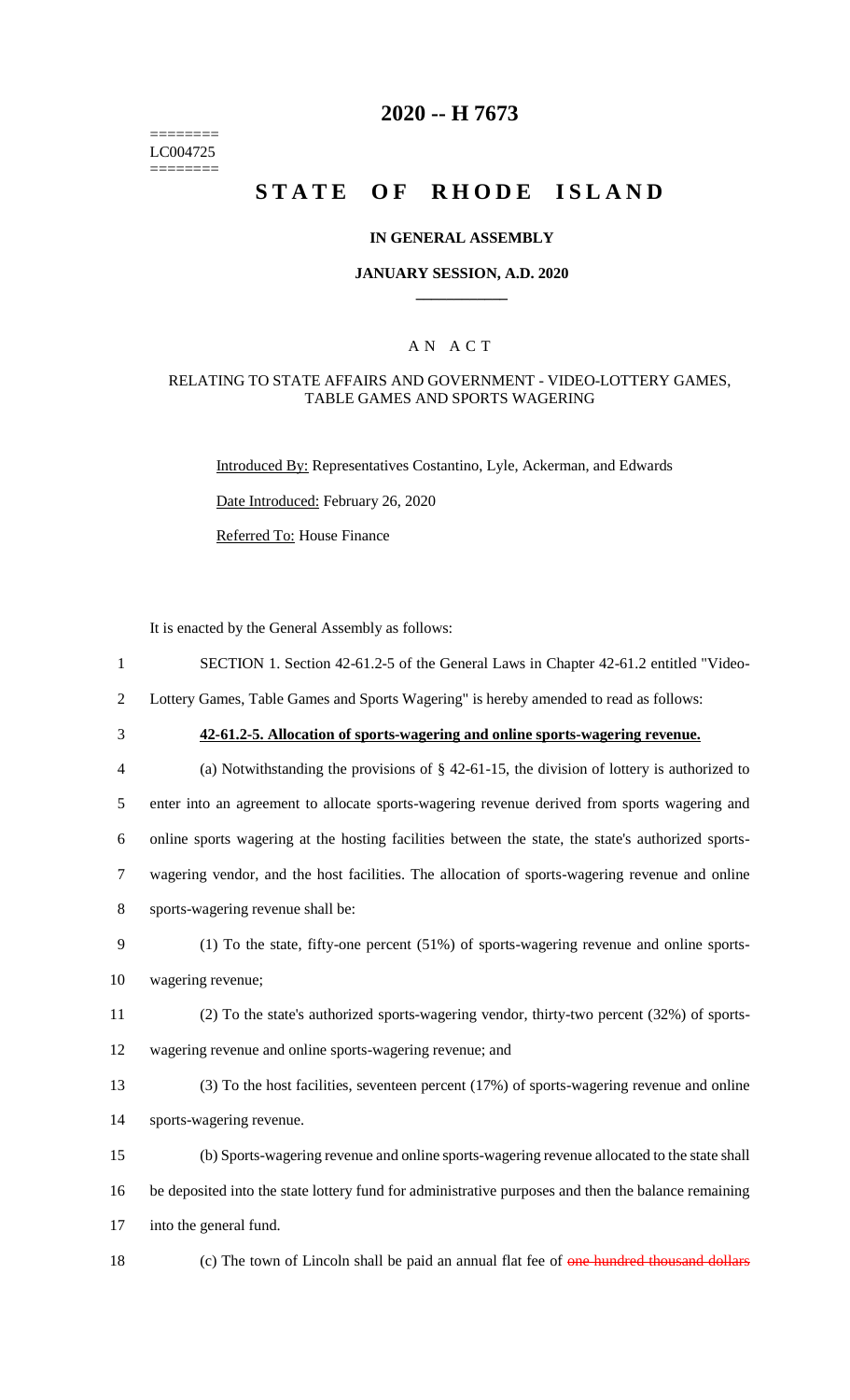- 1 (\$100,000) two hundred thousand dollars (\$200,000) and the town of Tiverton shall be paid an
- 2 annual flat fee of one hundred thousand dollars (\$100,000) two hundred thousand dollars
- 3 (\$200,000) in compensation for serving as the host communities for sports wagering.
- 4 SECTION 2. This act shall take effect upon passage.

======== LC004725 ========